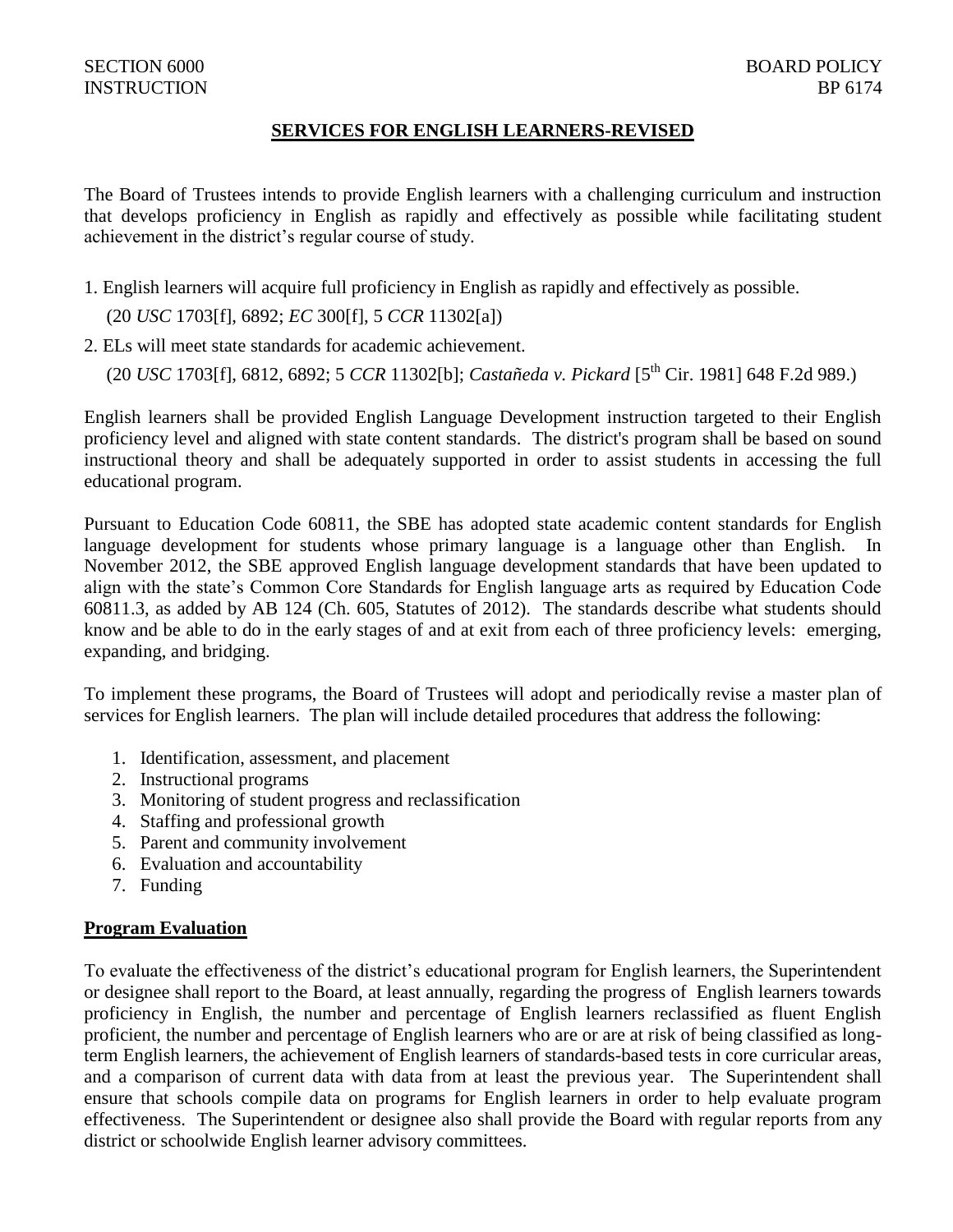(cf. 4112.22/4212.22 - Staff Teaching Students of Limited-English Proficiency) (cf. 6190 - Evaluation of the Instructional Program)

# **Identification, Assessment, and Placement**

The Superintendent or designee shall maintain procedures which provide for the accurate identification of English learners, and an assessment of their proficiency and needs in the areas of listening, speaking, reading, and writing in English.

Pursuant to 5 CCR 11511, the district must initially administer the California English Language Development Test (CELDT) to any student whose native language is not English and who has not been previously identified as an English learner by a California public school or for whom there is no record of results from an administration of an English language proficiency test. Once identified as an English learner, the student must continue to be assessed on an annual basis until reclassified based on the CELDT, teacher evaluation, parental opinion and consultation, and performance on a statewide assessment of basic skills or equivalent exam.

At any time during the school year, upon the request of his/her parent/guardian, a student shall be placed in an English language mainstream classroom or setting. (5 CCR 11301)

# Reasonable Fluency

The following process is used to identify the most appropriate English learner program for each student. California English Language Development Test (CELDT) results indicate whether the student is reasonably fluent in English or not. The criteria for reasonable fluency in English are the same as the criteria for "Probably English Proficient" as defined in the CELDT Scoring Guide. They include:

- 1. Student's overall proficiency level is Early Advanced or higher, **and**
- 2. Proficiency in each skill area is Intermediate or higher. The skill areas are Listening, Speaking, Reading, and Writing.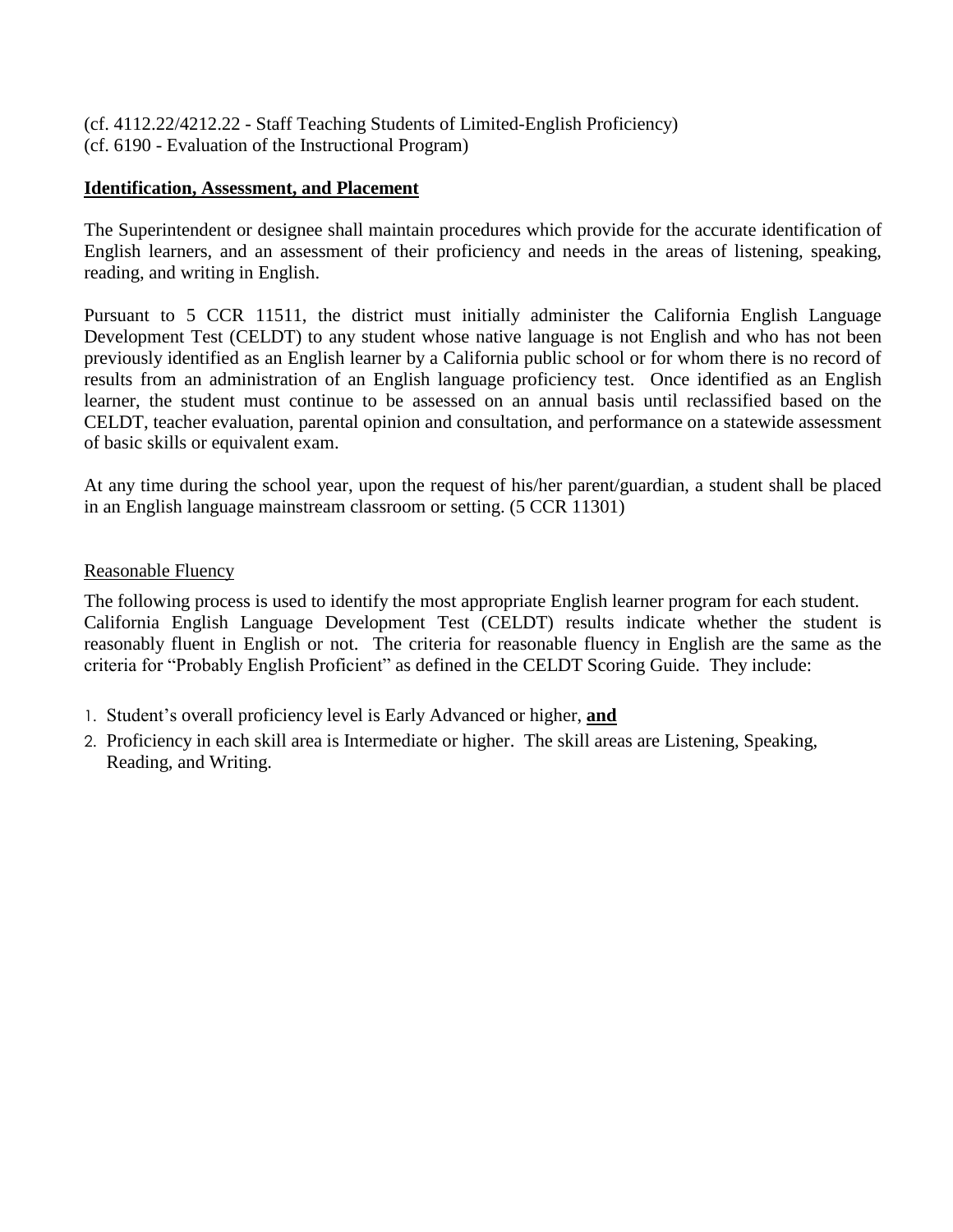# **Instructional Programs**

#### Structured English Immersion (SEI) Program

If a student is not reasonably fluent in English by the above criteria, then the appropriate placement is the Structured English Immersion program (SEI) as described in the Master Plan of Services for English Learners. The SEI program is designed to be completed in one year. However, students may be reenrolled in the SEI program if "reasonable fluency" is not attained and the parents consent. SEI is an accelerated program of English language development that provides access to the core offering classes that are designated Integrated English, formally Specially Designed Academic Instruction in English (SDAIE), and use instructional materials designed specifically for English learners. In the SEI classroom, the language of instruction is English. However, clarification, explanation, and support, as needed, may be in a student's primary language.

#### English Language Mainstream (ELM) Program

If the student is reasonably fluent in English by the noted criteria, then the appropriate placement is the mainstream English program as described in the Master Plan of Services for English Learners. The student will normally continue in this placement until reclassified. The mainstream English program must include English Language Development (ELD) offered in the English Language Arts classroom and may include the following support services:

- Content instruction using scaffolding techniques
- Tutoring
- Specialized instruction by staff members who are qualified to work with ELs in literacy and language acquisition
- Participation in district assessments, strategic or intensive interventions
- Before and/or after school intervention programs
- Primary language support
- Migrant Education staff support
- Other appropriate services

#### Alternative Bilingual Program

The Alternative Bilingual Program option offers instruction in the primary language. This program is open to ELs with approved Parental Exception Waivers. An alternative program will be provided at a school when there are 15 or more students with approved Parental Exception Waivers at the same grade level with the same primary language. The district's intent is to provide a bilingual program for all students with waivers. When there are fewer than 15 students at a grade level with approved waivers, these students may be served through district/site collaborative funding, considering the use of appropriate categorical funds. Any alternative bilingual program offered at a school site must adhere to the features of the Alternative Bilingual Program described in the Master Plan of Services for English Learners.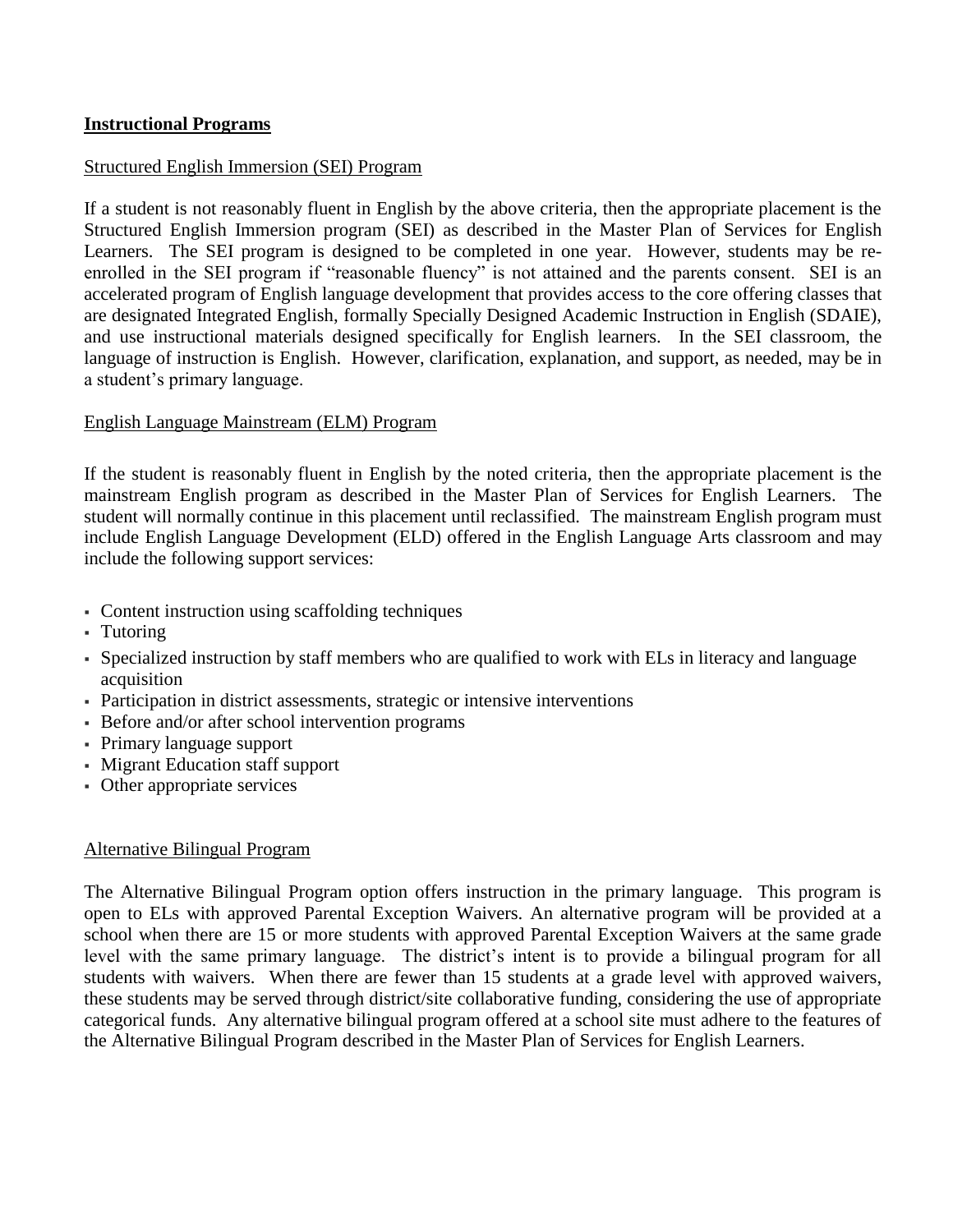# **Reclassification from English Learner to Fluent English Proficient**

| Area                               | <b>Data Gathered</b>                 | <b>Reclassification Criterion</b>                                                                                                                                                                                                                                   |
|------------------------------------|--------------------------------------|---------------------------------------------------------------------------------------------------------------------------------------------------------------------------------------------------------------------------------------------------------------------|
| English<br>Language<br>Proficiency | Most recent CELDT<br>test            | <b>Overall level:</b> Advanced or Early Advanced<br>Listening: Intermediate or higher<br>Speaking: Intermediate or higher<br><b>Reading:</b> Intermediate or higher<br><b>Writing:</b> Intermediate or higher                                                       |
| Academic<br>Achievement            | High School Exit<br>Examination      | Pass CAHSEE in English-Language Arts:<br>9th and 10th grade students: score proficient (380) on the CAHSEE<br>diagnostic exam.<br>11 <sup>th</sup> and 12 <sup>th</sup> grade students: score a passing score, 350 or higher on the<br>CAHSEE.                      |
| Teacher<br>Evaluation              | <b>ELA Teacher</b><br>recommendation | ELA teacher verifies that the student is ready for reclassification and is<br>doing well in English.                                                                                                                                                                |
| Parent<br>Consultation             | Parent letter                        | After having reviewed the data and received an appropriate<br>explanation, and participated in discussion (at parent option), the parent<br>agrees that reclassification is appropriate. But the law does not provide<br>parents with a veto over reclassification. |

English learners must meet the following criteria to be reclassified as Fluent English Proficient:

Provisions for EL Special Education students will be made in accordance with other related district policy and as referenced in the Master Plan of Services for English Learners. These procedures will follow the California Department of Education regulations governing the use of variations, accommodations, modifications, or alternate assessment for students with disabilities.

# **Staffing and Professional Development**

The Superintendent or designee ensures that all staff employed to teach English learners possess the appropriate authorization from the Commission on Teacher Credentialing. Professional development is provided as described in the Master Plan of Services for English Learners. Teachers hired to work with EL students will satisfy the following requirements:

| <b>Type of Instruction</b> | <b>Proper Authorization</b>                    |
|----------------------------|------------------------------------------------|
| ELD                        | CLAD, BCLAD, SB1969/SB395/AB2913 or equivalent |
| <b>SDAIF</b>               | CLAD, BCLAD, SB1969/SB395/SB2913 or equivalent |
| Primary Language           | <b>BCLAD</b> or equivalent                     |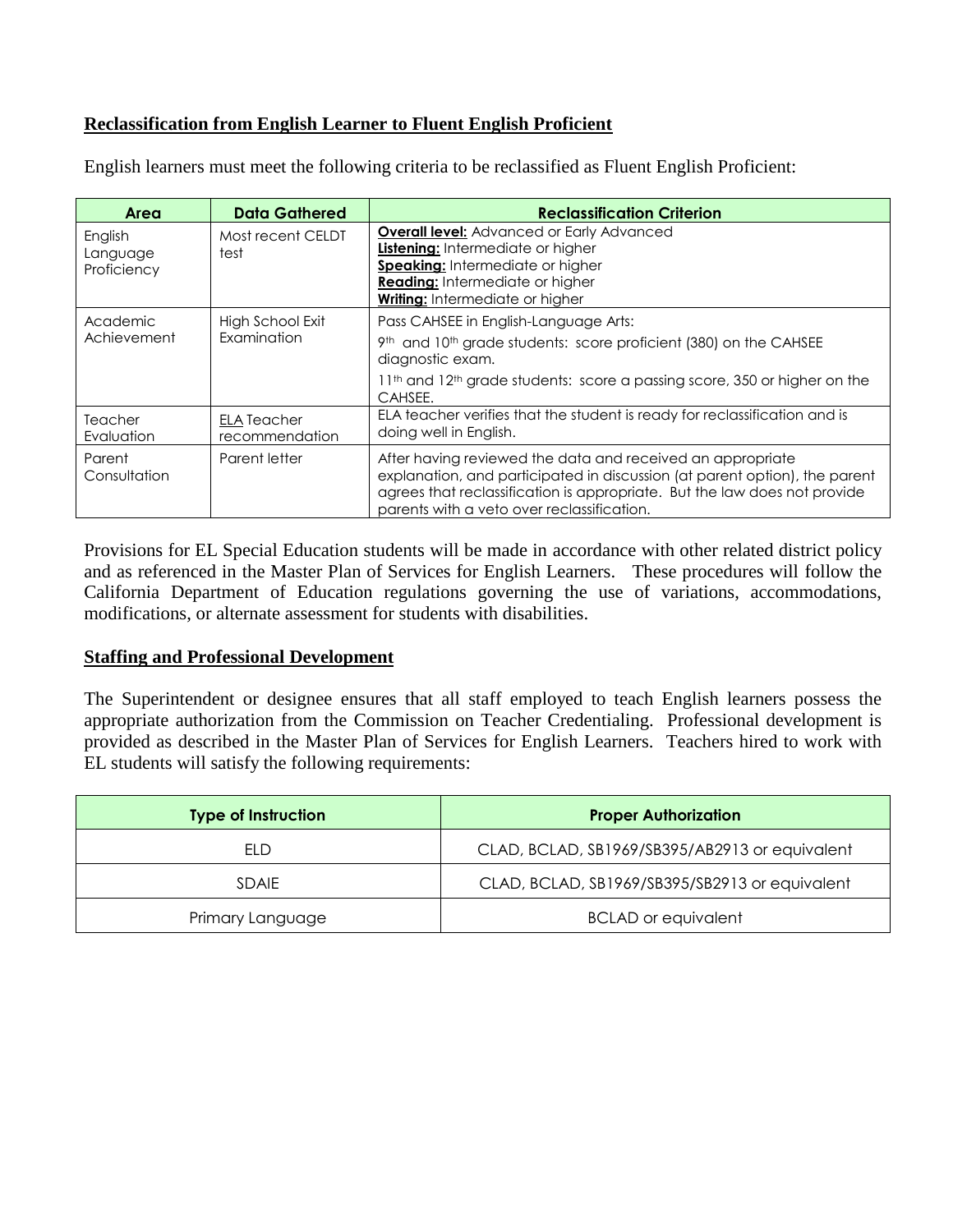# **Parent Involvement**

The district and schools will continue to promote parent involvement by providing access to governance through school English Language Advisory Committees (ELAC) and the district level English Language Advisory Committee (DELAC). In addition the district and schools will support parent engagement by offering activities designed to help parents support their child's school success such as is described in the Master Plan of Services for English Learners.

# Parental Exception Waivers

Parent/guardian requests for waivers from Education Code 305 shall be granted in accordance with law and administrative regulation as described in the Master Plan of Services for English Learners. Each waiver request shall be considered on its individual merits with deference given to parental preference for student placement.

The principal shall consider all waiver requests made pursuant to Education Code 311(c) (Special Needs). When determining whether or not to recommend the approval of the waiver request, the principal shall assume that the facts justifying the request attested by the parent/guardian are a true representation of the child's condition. All such waiver requests shall be granted unless the principal and educational staff determines that the alternative program requested by the parent/guardian would not be better suited for the overall educational development of the student. (5 CCR 11309, 83 Ops.Cal.Atty.Gen. 40)

When evaluating a waiver request pursuant to Education Code 311(a) for students who already know English and other waiver requests for those students for whom standardized assessment data are not available or appropriate, other equivalent assessment measures shall be used. These equivalent measures may include local assessments, local standards and teacher evaluations and other assessments as allowed for students with disabilities.

If the waiver requested by the parent/guardian is granted, and fewer than 20 students at the same school receive a waiver, or the alternative bilingual program is not currently available at the school, the student shall be allowed to transfer to another public school in which such a class or program is offered. (Education Code 310) Students wishing to transfer shall be subject to the district's intradistrict and interdistrict attendance policies and administrative regulations. Students wishing to transfer to another district shall also be subject to the receiving district's interdistrict attendance policies and administrative regulations.

If the Superintendent or designee denies the waiver request, he/she shall provide a written justification to the parent/guardian describing the reasons for the denial. A parent/guardian may appeal the decision in writing to the Board. The Board may consider the matter at its next regular Board meeting. The Board may decide not to hear the appeal, in which case the Superintendent's decision shall be final. If the Board hears the appeal, the Superintendent shall send the Board's decision to the parent/guardian within seven working days.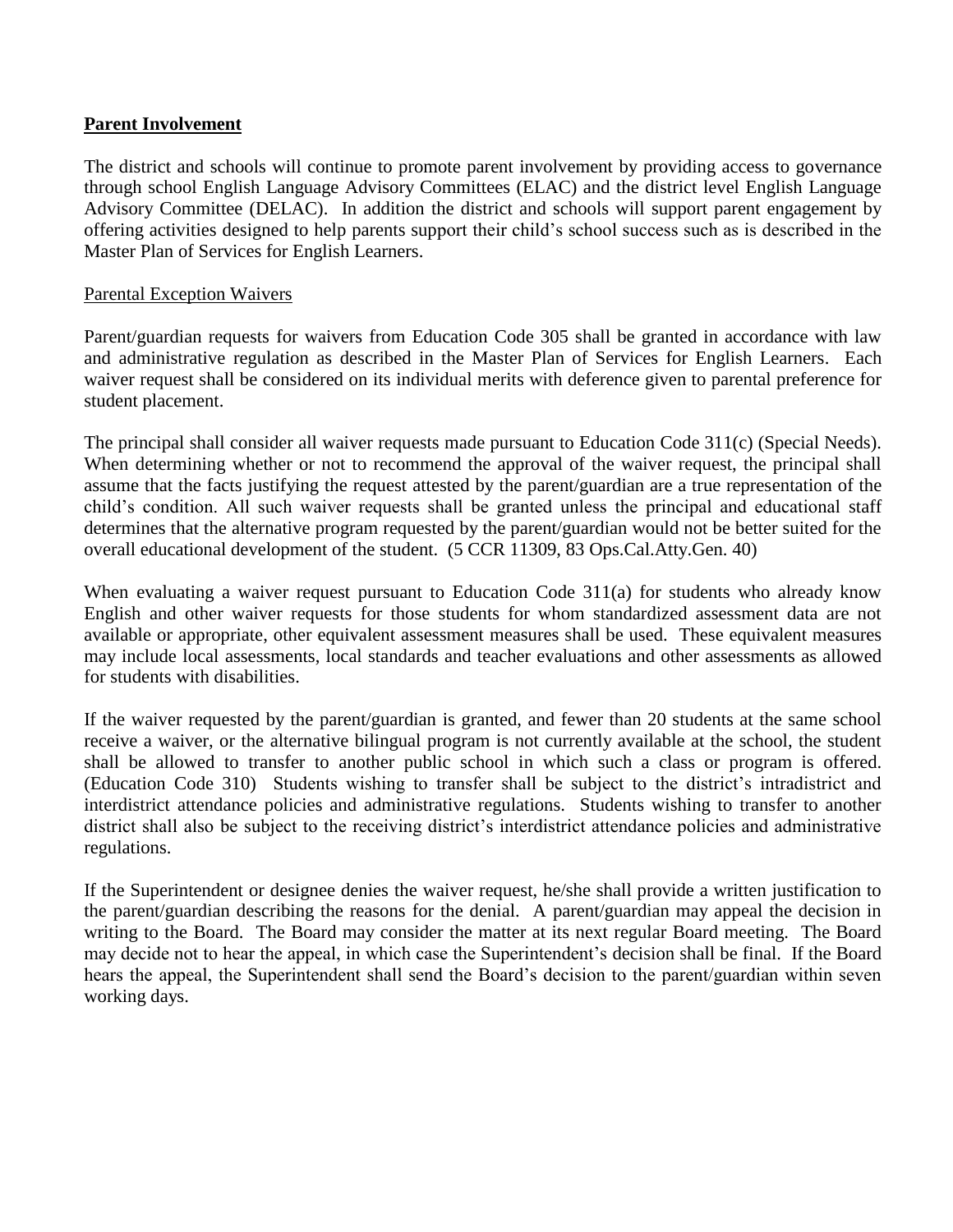Legal Reference:

EDUCATION CODE

300-340 English language education for immigrant children 430-446 English Learner and Immigrant Pupil Federal Conformity Act 33308.5 CDE guidelines not binding 33050 State Board of Education waiver authority 44253.5-44253.10 Certification for bilingual-cross-cultural competence 48985 Notices to parents in language other than English 51101 Rights of parents to information 51101.1 Rights for parents of English learners 52130-52135 Impacted languages act of 1984 52160-52178 Bilingual Bicultural Act 52180-52186 Bilingual teacher training assistance program 54000-54041 Programs for disadvantaged children 60810-60812 Assessment of language development 60200.7 Suspension of state instructional materials adoptions 60605.87 Supplemental instructional materials, English language development 62001-62005.5 Evaluation and sunsetting of programs 62005.5 Continuation of advisory committee after program sunsets

# CODE OF REGULATIONS, TITLE 5

4320 Determination of funding to support program to overcome the linguistic difficulties of English learners

11300-11316 English Language Learner Education

11510-11517 California English Language Development Test

# UNITED STATES CODE, TITLE 20

1701-1705 Equal Educational Opportunities Act 6312 Local education agency plans 6801-6871 Title III, Language instruction for limited English proficient and immigrant students 7012 Parental notification

# COURT DECISIONS

Valeria G. v. Wilson, (9th Circuit) 2002 U.S. App. Lexis 20956 California Teachers Association et al. v. State Board of Education et al., (9th Circuit, 2001) 271 F.3d 1141 McLaughlin v. State Board of Education, (1999) 75 Cal.App.4th 196 Teresa P. et al v. Berkeley Unified School District et al, (1989) 724 F.Supp. 698 Casteneda v. Pickard, (5th Cir. 1981) 648 F.2d 989

ATTORNEY GENERAL OPINIONS

83 Ops.Cal.Atty.Gen. 40 (2000)